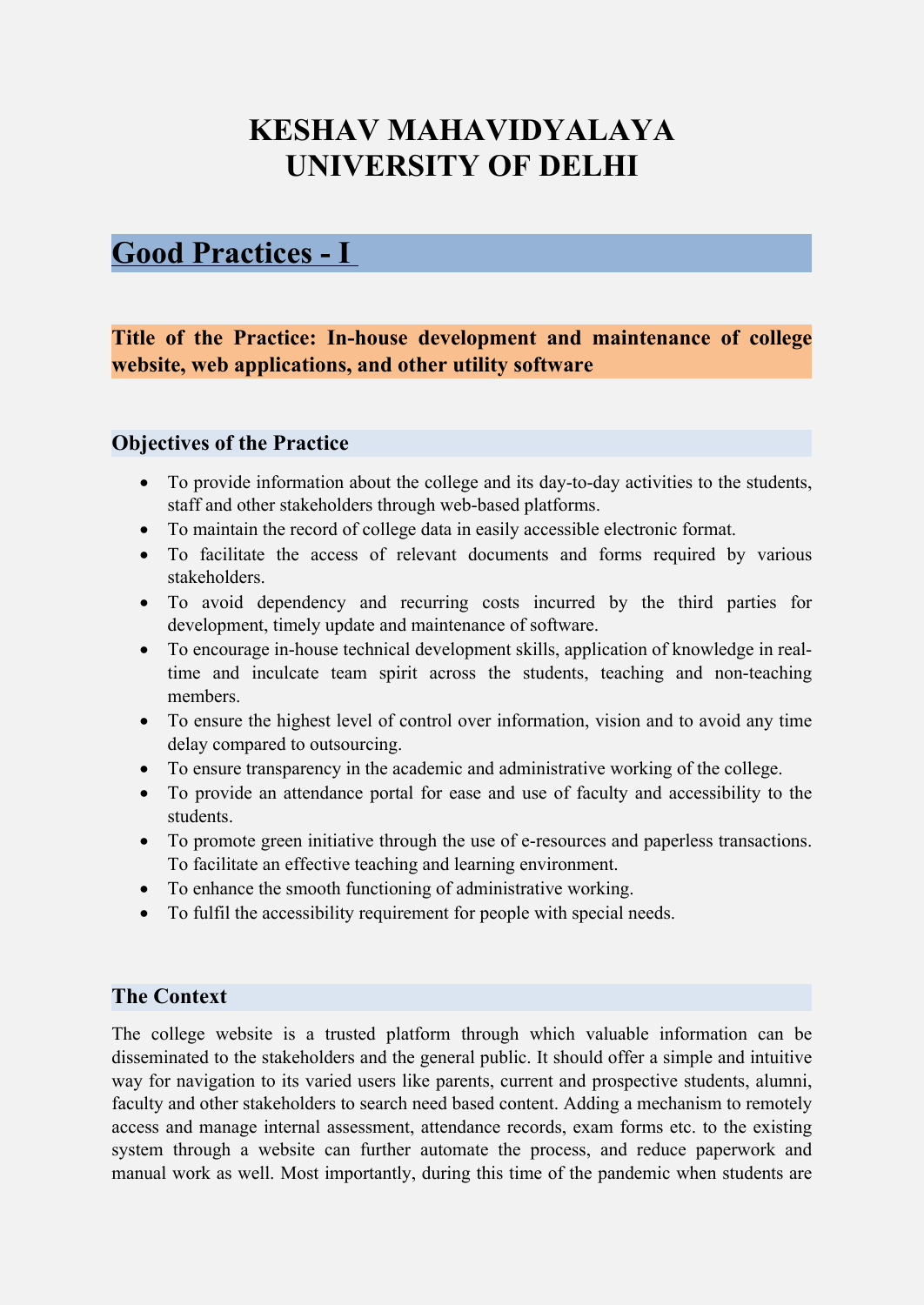located remotely in their hometowns and lacking a proper channel for information access, an updated and well-managed website that has been developed in-house has served as a better means for quick and trusted communication.

### **The Practice**

Internet and website monitoring committee (IWMC) and the Web development committee (WDC) of the college were constituted.

- To assess the feasibility of in-house development.
- To discuss the design and development of the college website and the related software.
- To organise the content under appropriate categories.
- To discuss the availability of the resources such as server hosting and data storage space by the parent organization.
- To prepare a blueprint of the existing system as per the requirement of the college.
- To coordinate with all the departments and administration.
- To decide the suitable open-source technologies which can be used for software development.

The following software modules were developed under the various categories: -

Content-based: The college website has well managed content. The content is placed under various heads such as Administration, Admissions, Academics, etc. in the navigation bar for ease of access and appropriate distribution of data, with pages organized underneath.

Audience-based: College website caters to a number of distinct audiences such as students, faculty, alumni and other stakeholders who can access it for varied reasons. Teachers and students are authenticated to access their authorized content.

Utility-based: General information which is composed of static data is disseminated through the college website which is accessible to all. Examination admit cards and other relevant documents are securely distributed through file distribution utility which is service based and requires an acknowledgement of confirmed delivery. Attendance, leave record, internal assessment, Teaching Plan and Generic Elective utilities are web-based applications which are linked to the website accessible through a dashboard. The major task of developing inhouse softwares for college falls under the web application development which can automate the processes which are done otherwise manually. These web applications are developed after long discussions, various candidate blueprints designs, implementations and testing. These web applications are used by administration, faculties and students to upload and access the academic data. A common user interface, a dashboard, embedded in the website offers easy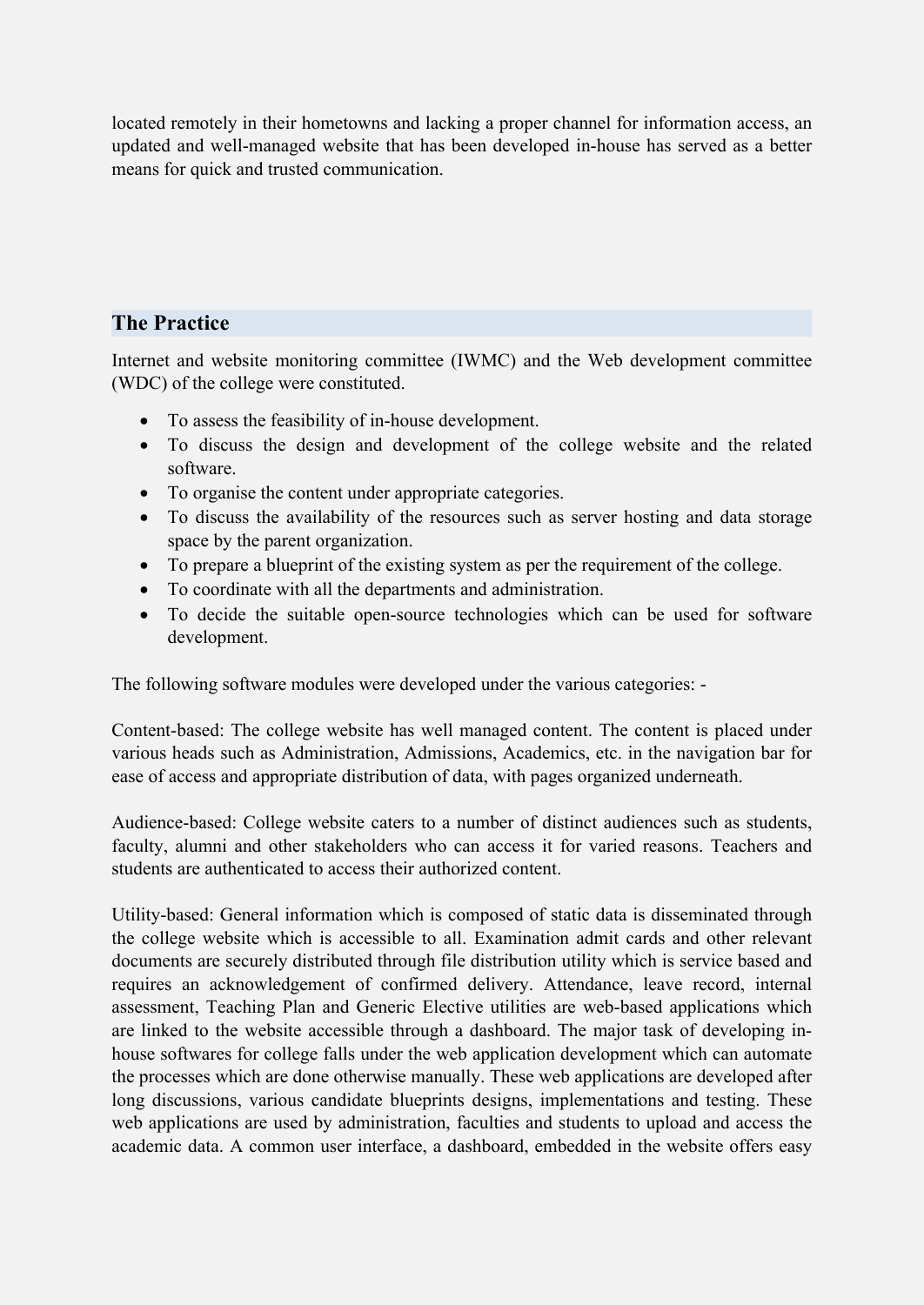access to all web applications. Faculty and students are authenticated to gain access to the dashboard.

The following are the web applications placed on the dashboard of the college website: -

**Attendance Portal** - Attendance is a crucial component and keeping track of it is necessary for any institution. Through the dashboard faculty uploads monthly attendance. Both the students and their parents can track attendance using the portal. This brings in automation and transparency. Students can raise an alert if they observe any anomaly. Attendance records are accessible subject wise and month wise. Attendance portal facilitates semester-wise consolidation and records can be downloaded as PDF or Excel sheet. Aggregate attendance of the student is also displayed at the end of semester.

**Teaching plan** - On the commencement of every semester faculty uploads a teaching plan through the dashboard. Students can view the teaching plan of all subjects for the current semester. It has information about topics to be covered and timelines for tests, assignments and practicals.

**Leave Application** - An online leave application and management portal is under development. The idea behind this is to automate the leave application process and manage a 'leave database' for both the employees and the college administration. The facility will further reduce the use of paper work and will save administrative time. After a successful login to the college website, an employee can access the leave application dashboard and with the help of a user-friendly interface can request for leave. They can also check the leave history.

**Generic Elective** - The course curriculum offers generic elective papers to be chosen by the students. Every semester this information is collected from the student and appropriate allocation is done on the basis of their current and previous choice, if any. The online system facilitates the whole process and reduces manual paper work and time. Language courses: Admissions for diploma and certificate courses in French and German languages are facilitated through an online portal on the college website.

Various other information and relevant data for students are periodically updated and provided on the college website under the following heads: -

**Information Dissemination**: Notices, alerts, events, annual report, e-prospectus, college magazines, girls hostel prospectus etc. are published and archives are maintained timely on the college website.

**Admissions** - Admission process of university is conducted through an online system which directly depends on the vacant seats available in the college. Necessary updated information is provided to the stakeholders regarding seat matrix, fee structure, list of admitted students and online payment mechanism through the college website.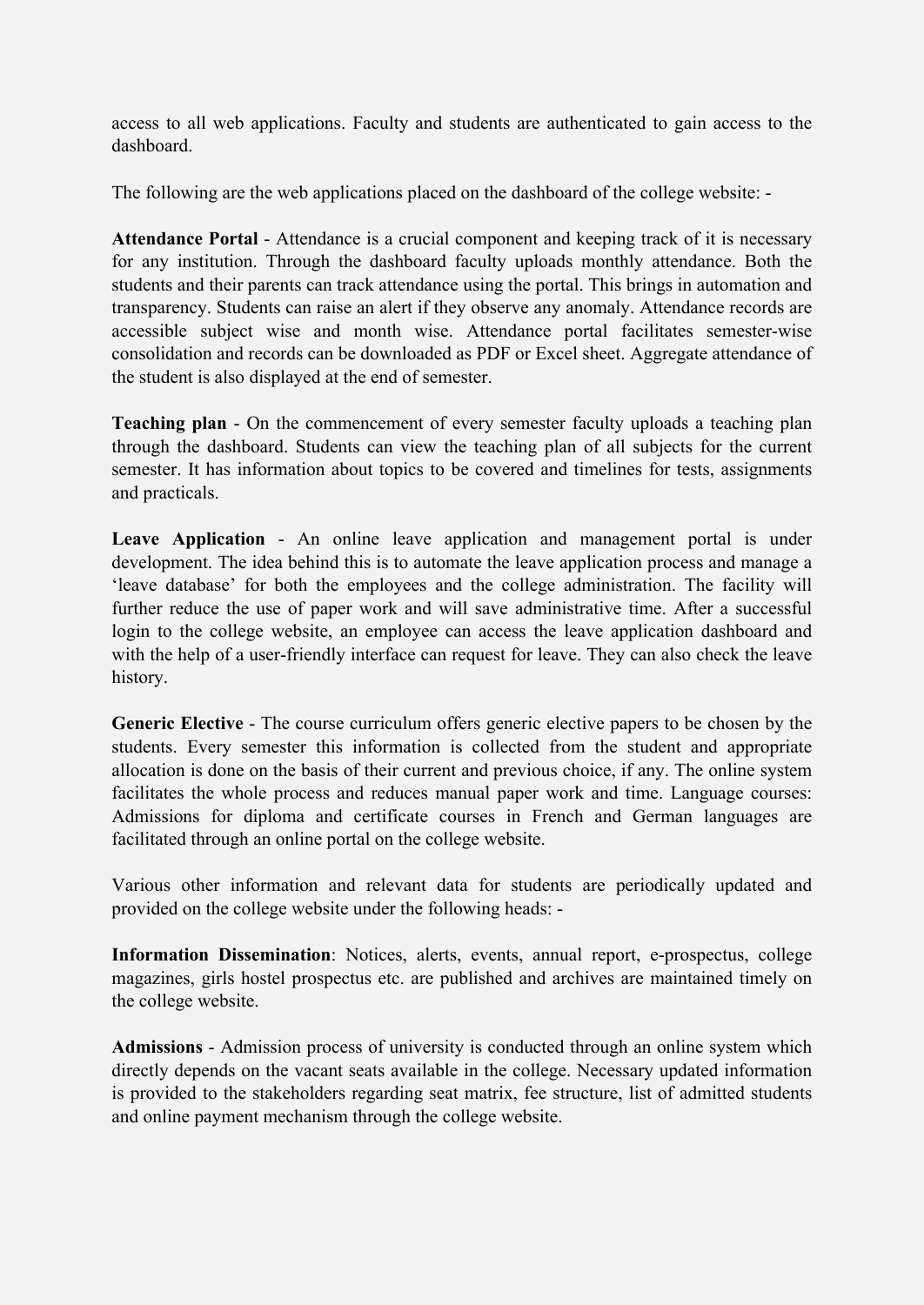**Girls Hostel** - Complete information about the hostel regarding admissions, accommodation, infrastructure, facilities, rules  $\&$  regulation and events along with image gallery is displayed on college website.

**Timetables** - Timetables are provided as course wise, faculty wise, generic elective and laboratory wise in downloadable pdf format.

**Downloadable Forms** - Forms relevant to staff and students are accessible in downloadable pdf format which reduces bulk printing saving paper and time.

**Help desk -** Helpline numbers for anti-ragging, women helpline, police are provided on the website for immediate assistance.

**Placement cell** - The Placement cell of the college works in tandem with the Central Placement Cell (CPC) of the University of Delhi. Several workshops and training sessions are organized at regular intervals to help students develop skills to become industry ready. The students are informed from time to time about various events and placement drives organised by CPC and college through the college website.

**NSS** - The NSS team comprises a programme officer along with students, officer bearers and various volunteers. The unit has been rigorously conducting and participating in a number of activities as proposed by the Regional Directorate of NSS. The relevant details and content for a variety of events conducted is updated on the college website.

**Committee**s - College has constituted various committees such as staff council, Antiragging, Internal College Complaints (ICC) and other committees. The information for the same is easily available on the college website.

**Nodal officers** - Nodal officers are appointed in the college to carry out specific responsibilities such as students' scholarships, gender champions, North- east students, foreign students, admissions grievance redressal, RTI etc. Students can easily access the information from the college website.

**Alumni** - A strong bonding with alumni is utmost important for the growth of an institution. For this, the college has started an Alumni Association and conducted some Alumni Meets. Alumni can easily register themselves through Alumni Association Enrolment Form available on the College Website.

### **Evidence of Success**

The newly updated website and other software applications have been working successfully without any critical failure and security issues.

*Easy accessibility of –* 

- Notices, alerts and upcoming events.
- Monthly attendance and easy reporting in case of discrepancy.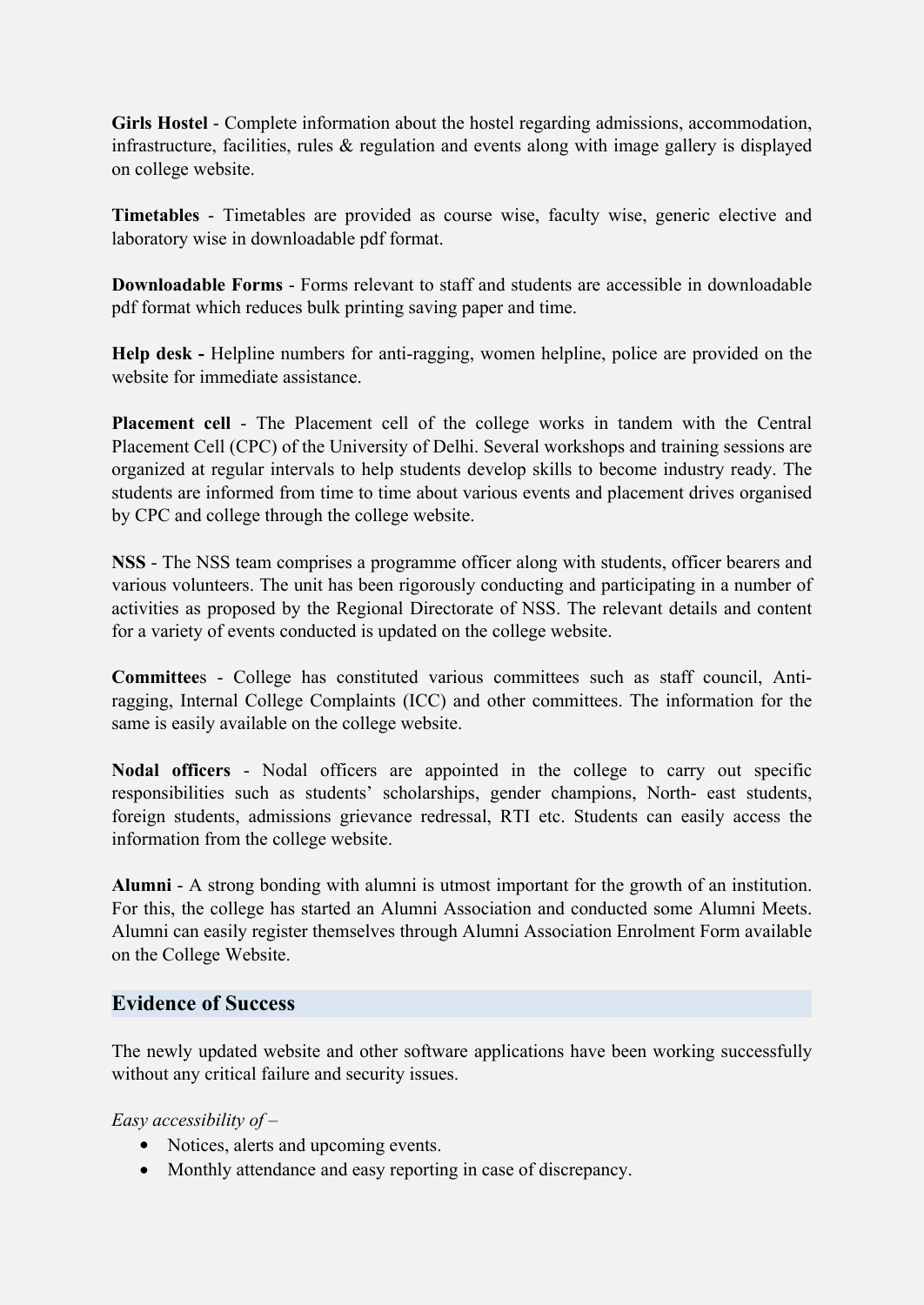- Semester-wise Internal assessment
- Appropriate tracking and allocation of generic elective options to students on the basis of their current and previous choice.

Link to e-resources was added at the advent of covid pandemic in the year 2020 as an attempt to reduce loss of study due to unprecedented times. Later, teachers and students shifted to more dedicated and independent platforms for online classes. The website has been successful in terms of saving costs compared to outsourcing. It has been disseminating information to its various users without any critical issues. Online payment facility to students has also been appreciated by various stakeholders. Paperless transactions are contributing towards a sustainable environment reducing carbon footprint. Problems Encountered and Resources Required Service reliability is an issue during admissions and examinations/ under heavy traffic and network load. Shortage of technical support and manpower especially in odd hours for handling students' query and providing assistance. Providing real time multimedia resources to all stakeholders ubiquitously is a challenge which requires high bandwidth and large storage space. Cyberattacks, data breach and security threats are common problems and keeping the softwares updated and secure is critical. Requirement of SSL certificate from the service provider. Requirement of SMS based OTP service for authentication.

### **Future plans:**

1.Upgrading the website to a latest version of application framework and other technologies. 2.Design and development of API and Web services for integrating with mobile applications.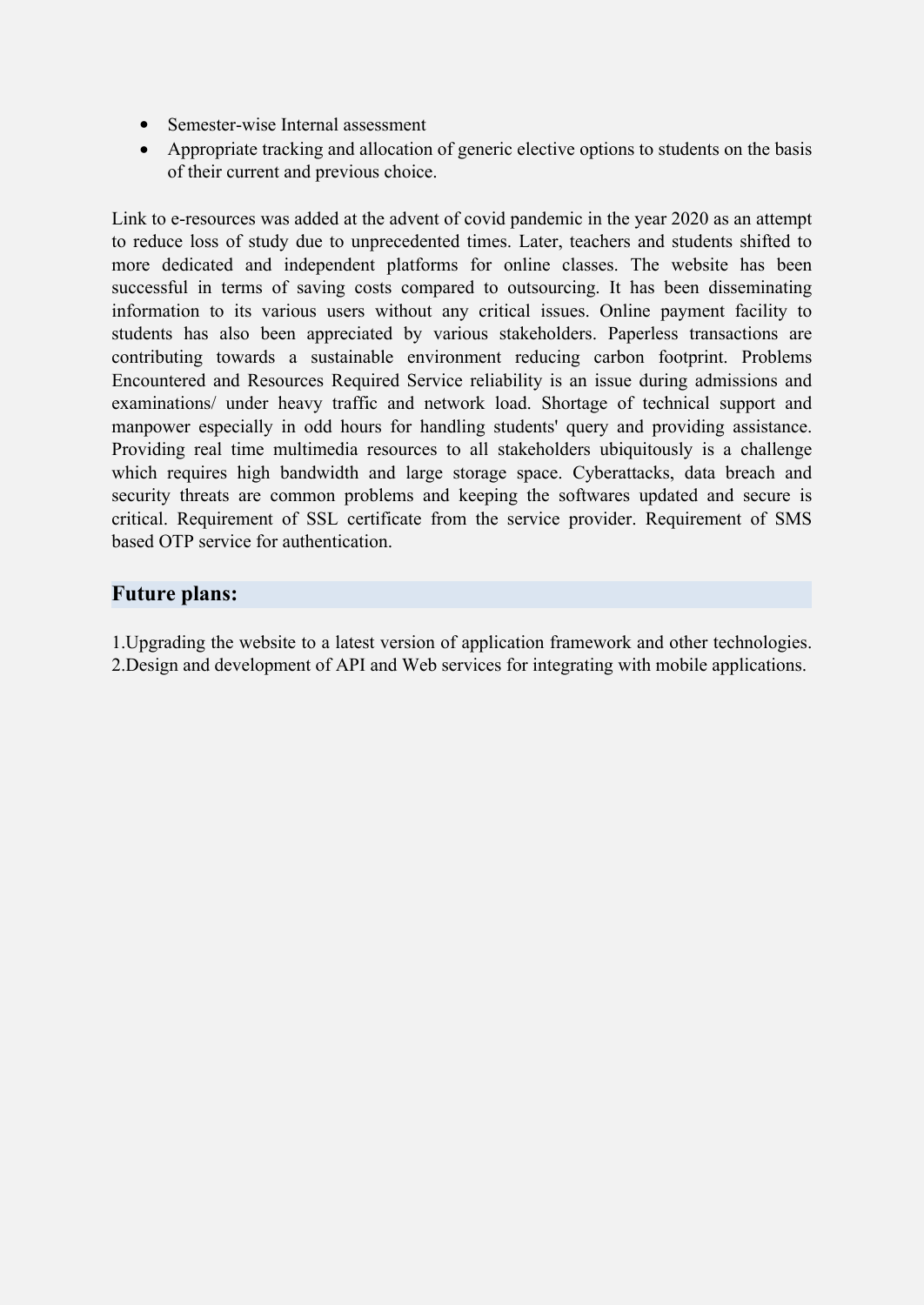## **Good Practices - II**

## **Title of the Practice Environmental Consciousness and Sustainable Green Practices**

### **Objectives of the Practice**

- To instill sense of care, responsibility towards environment and sustainability.
- To promote the conservation of traditional native biodiversity of pristine ecosystems. The majority open spaces are maintained green through seasonal flowers, trees and foliage of grasses. The gardeners and other staff are well trained for the use of various instruments/equipment that helps in maintenance at hostel and college campus.
- To develop and expand the rich repository of herbal plants in maintaining good health and wellbeing. Plants have been identified and naming was done with the help of name plates, which helps in giving awareness among the staff and students.
- To aware students and staff members in recognizing the importance of biodiversity resources in day to day life.
- To attracts certain species of pollinators like insects, birds, butterflies and honeybees. Several programs/ campaigns are conducted that add to awareness towards animal's care and sensitization towards environment.
- To maintain the hygiene of college campus and promote the management of waste produced inside campus
- To develop efficient water conservation strategies.
- To follow the R's of Environment- Reduce, Reuse, Recycle and Refuse.
- To promote reduction of paper usage.
- To prohibit the use of plastics, specifically single use plastic.

#### **The Context**

As per the Sustainable Development Goal No. 4 "Ensure inclusive and equitable quality education and promote lifelong learning opportunities for all" envisages a need to promote and understand environmental education for sustainable development. The plants are an invaluable biological resource in close association with healthcare, culture and tradition. The use of various aromatic and herbal plants for medicinal purpose is considerably safe. Certain herbal plants are known to attract the species of butterflies in college campus. The tremendous significance of such conventional practices helps in maintaining the cultural values as well. The solid and the liquid waste is getting generated by various routine activities of the students and staff members. The waste segregation in color coded bins as dry waste and wet waste is done onsite without compromising on the hygiene. For effective oncampus waste disposal, the composting pits are functional to convert waste into green manure. Efficient infrastructure for rainwater harvesting and sewage water treatment is initiated.

### **The Practice**